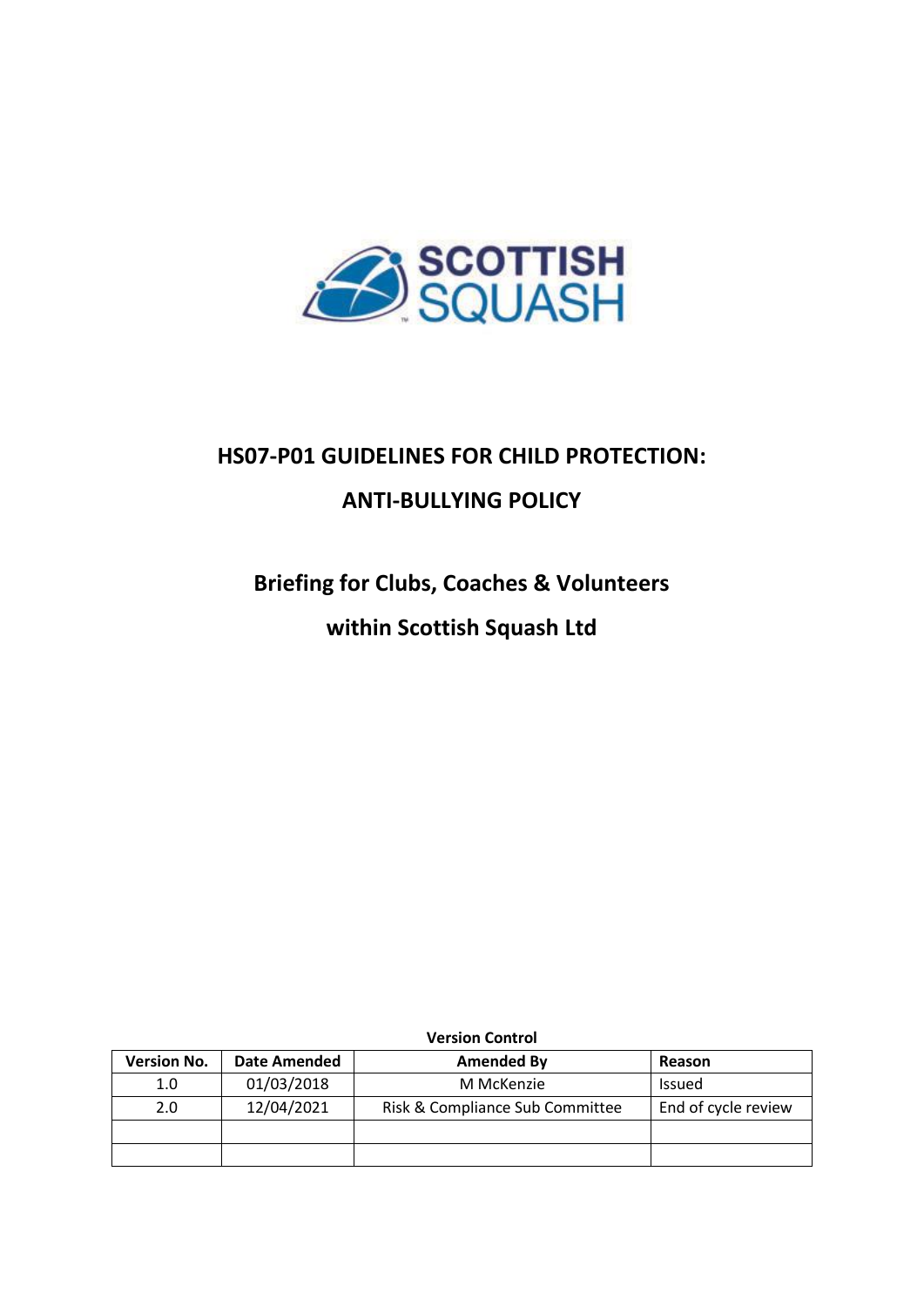Scottish Squash believes that every child has the right to experience squash in a safe environment free from abuse and bullying.

### **Statement of Intent**

We are committed to providing a caring, friendly and safe environment for all our members so they can participate in sport in a relaxed and secure atmosphere.

Bullying of any kind is unacceptable and will not be tolerated.

If bullying does occur, all club members should be able to tell and know that incidents will be dealt with promptly and effectively. We are a *TELLING organisation*.

This means that *anyone* who knows that bullying is happening is expected to tell the club child welfare and protection officer or report the matter to the Scottish Squash Lead Child Wellbeing & Protection Officer at [child.protection@scottishsquash.org](mailto:child.protection@scottishsquash.org)

## **What is Bullying?**

Bullying is the use of aggression with the intention of hurting another person. Bullying results in pain and distress to the victim.

Bullying can be:

- Emotional- being unfriendly, excluding, tormenting (e.g. threatening gestures)
- Physical pushing, kicking, hitting, punching or any use of violence
- Racist racial taunts, graffiti, gestures
- Homophobic- because of, or focussing on the issue of sexuality
- Verbal name calling, sarcasm, spreading rumours, teasing
- Cyber All areas of social media misuse including abuse by text messaging and calls, misuse of camera and video technologies.

## **Objectives of this Policy**

• All club members, coaches, volunteers and parents should have an understanding of what bullying is.

• All club members, coaches and volunteers should know what the club policy is on bullying, and follow it when bullying is reported.

• All players and parents should know what the policy is on bullying, and what they should do if bullying arises.

• At Scottish Squash and within our clubs we take bullying seriously. Players and parents should be assured that they will be supported when bullying is reported.

• Bullying will not be tolerated.

### **Procedures**

1. Report bullying incidents to the club CPO, member of the club committee, an adult you can trust or Scottish Squash at [child.protection@scottishsquash.org](mailto:child.protection@scottishsquash.org)

2. In cases of serious bullying, the incidents must be referred to the Scottish Squash Lead Child Wellbeing & Protection Officer [child.protection@scottishsquash.org](mailto:child.protection@scottishsquash.org)

3. In serious cases parents should be informed and asked to come in to a meeting to discuss the problem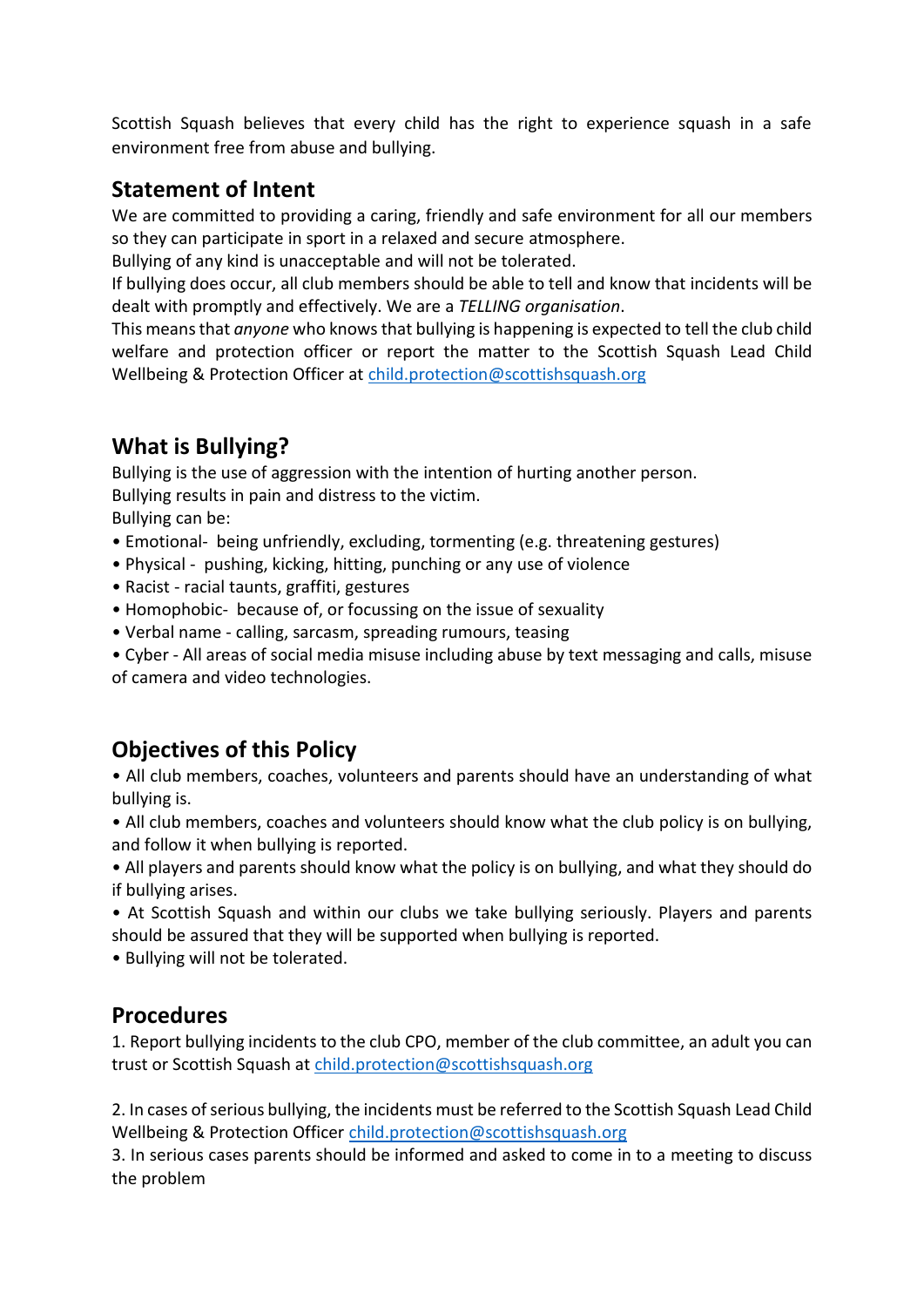4. If necessary and appropriate, police will be consulted

5. The bullying behaviour or threats of bullying must be investigated, and the bullying stopped quickly.

6. An attempt will be made to help the bully (bullies) change their behaviour.

7. If mediation fails and the bullying continues the club will initiate disciplinary proceedings according to the club constitution

#### **Recommended Club Action**

If the club decides it is appropriate for them to deal with the situation they should follow the procedure outlined below:

1. Always speak to both parties separately and involve parents/carers from the outset.

2. Reconciliation by getting the parties together. It may be that a genuine apology solves the problem.

3. If this fails/not appropriate a small panel (made up from Chairperson, Club Child Protection Officer, committee members) should meet with the parent and child alleging bullying to get details of the allegation. Minutes should be taken for clarity, which should be agreed by all as a true account.

4. The same 3 persons should meet with the alleged bully and parent/s and put the incident raised to them to answer and give their view of the allegation. Minutes should again be taken and agreed.

5. If bullying has in their view taken place the individual should be warned and put on notice of further action i.e. temporary or permanent suspension if the bullying continues. Consideration should be given as to whether a reconciliation meeting between parties is appropriate at this time.

6. In some cases the parent of the bully or bullied player can be asked to attend training sessions, if they are able to do so, and if appropriate.

The club committee should monitor the situation for a given period to ensure the bullying is not being repeated.

7. All coaches involved with both individuals should be made aware of the concerns and outcome of the process i.e. the warning.

#### **Outcomes**

1. The bully (bullies) may be asked to genuinely apologise. Other consequences may take place.

2. In serious cases, suspension or even exclusion will be considered.

3. If possible, the parties will be reconciled.

4. After the incident / incidents have been investigated and dealt with, each case will be monitored to ensure repeated bullying does not take place.

#### **Prevention**

1. The club should have a written constitution, which includes what is acceptable and proper behaviour for all members of which the antibullying policy is one part.

2. All club members and parents will sign to accept the constitution upon joining the club.